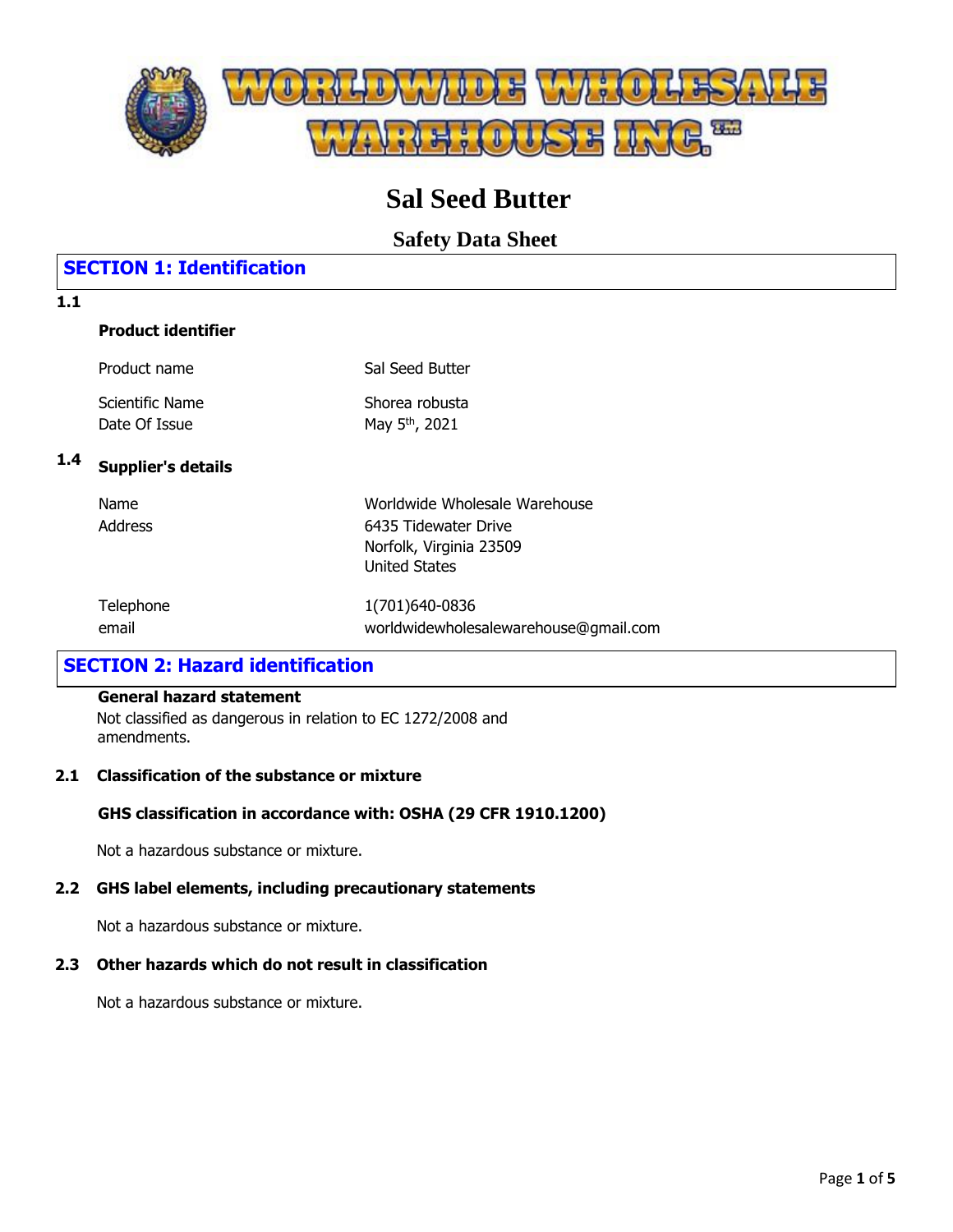

### **SECTION 3: Composition/information on ingredients**

#### **3.2 Mixtures**

#### **Components**

#### **1. Sal Seed Butter**

Concentration 100 % (weight) CAS no. 225234-08-2

### **SECTION 4: First-aid measures**

#### **4.1** Description of necessary first-ai<sub>l measures</sub>

| If inhaled              | Not a direct hazard. Remove from area of exposure; seek<br>medical attention for coughing or choking. |
|-------------------------|-------------------------------------------------------------------------------------------------------|
| In case of skin contact | Not dangerous under normal conditions.                                                                |
| In case of eye contact  | Rinse thoroughly with a lot of water for some minutes.                                                |
| If swallowed            | Not a direct hazard.                                                                                  |

### **SECTION 5: Fire-fighting measures**

#### **5.1 Suitable extinguishing media**

Dry fire extinguisher, carbon dioxide. Do not use water.

#### **5.3 Special protective actions for fire-fighters**

In case of insufficient ventilation, wear suitable respiratory equipment.

### **SECTION 6: Accidental release measures**

**6.1 Personal precautions, protective equipment and emergency procedures** Danger of sliding possible. Avoid contact with eyes.

#### **6.2 Environmental precautions**

Try to avoid spilling. Do not empty into drain. Restrict spill to smallest possible area.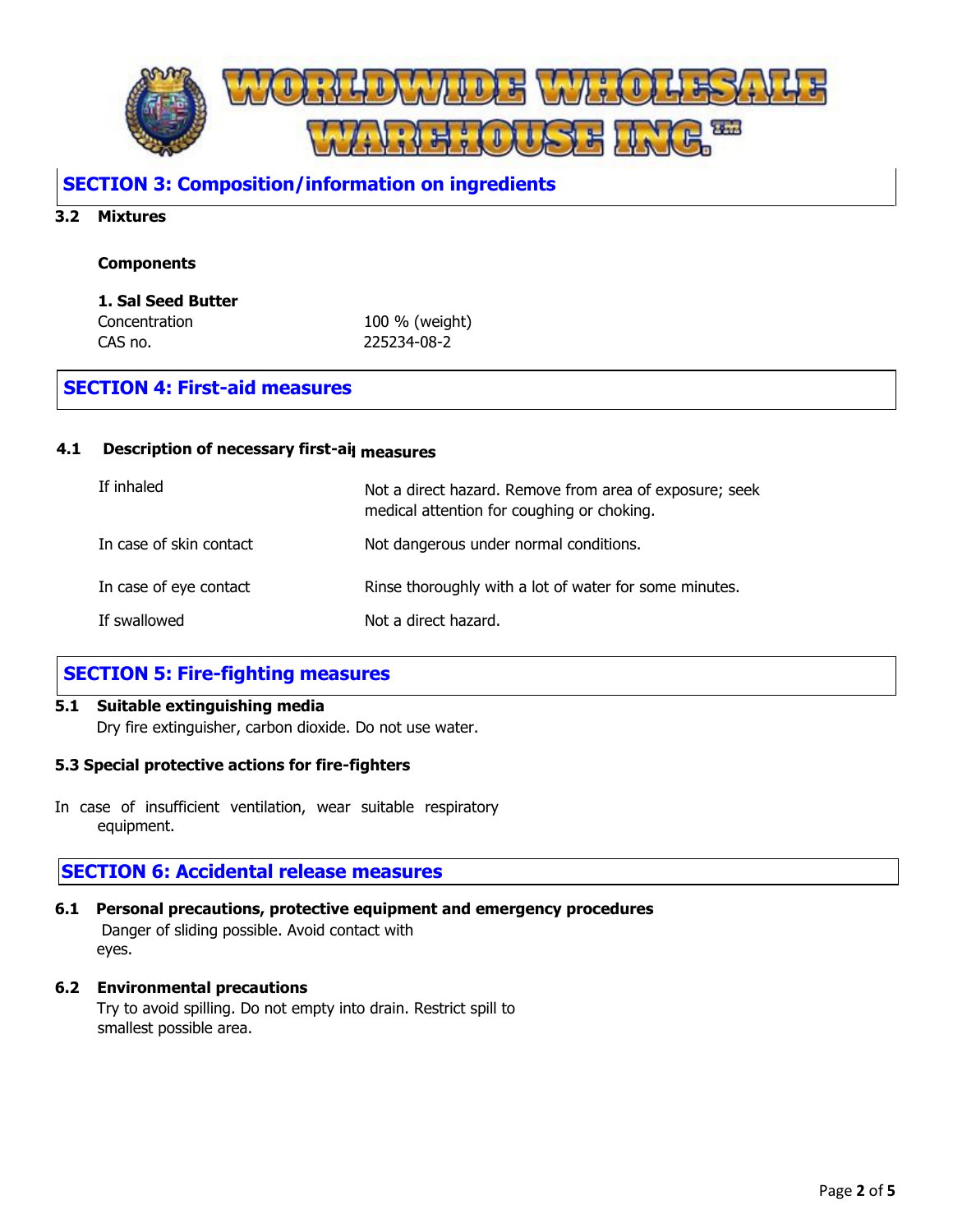

#### **6.3**

### **Methods and materials for containment and cleaning up**

Cover with absorbent materiel (e.g. universal binding material, paper towels, sand, siliceous earth). Remove sources of ignition.

## **SECTION 7: Handling and storage**

#### **7.1 Precautions for safe handling**

Keep away from sources of ignition - No smoking. Be careful!

Danger of sliding possible. Do not heat in microwave oven. Avoid contact with eyes. Read the regulations on the label carefully.

#### **7.2 Conditions for safe storage, including any incompatibilities**

Store product only in closed original packaging. Keep in a cool and dark place. Keep away from heat.

### **SECTION 8: Exposure controls/personal protection**

#### **8.2 Appropriate engineering controls**

If necessary melt in water bath. Do not heat in microwave

#### **8.3 Individual protection measures, such as personal protective equipment (PPE)**

#### **Eye/face protection**

Eye security glasses, with side shields.

#### **Skin protection**

Wear suitable gloves and normal protection clothing or apron.

#### **Respiratory protection** No

special respirator needed.

### **SECTION 9: Physical and chemical properties**

#### **Information on basic physical and chemical properties** Appearance/form (physical state, color, etc.) pale yellow fat Odor Odor threshold pH slight fatty Melting point/freezing point  $29 - 38$  °C Initial boiling point and boiling range 150 - 200 °C Flash point  $>250$  °C

Evaporation rate Flammability (solid, gas) Upper/lower flammability limits Vapor pressure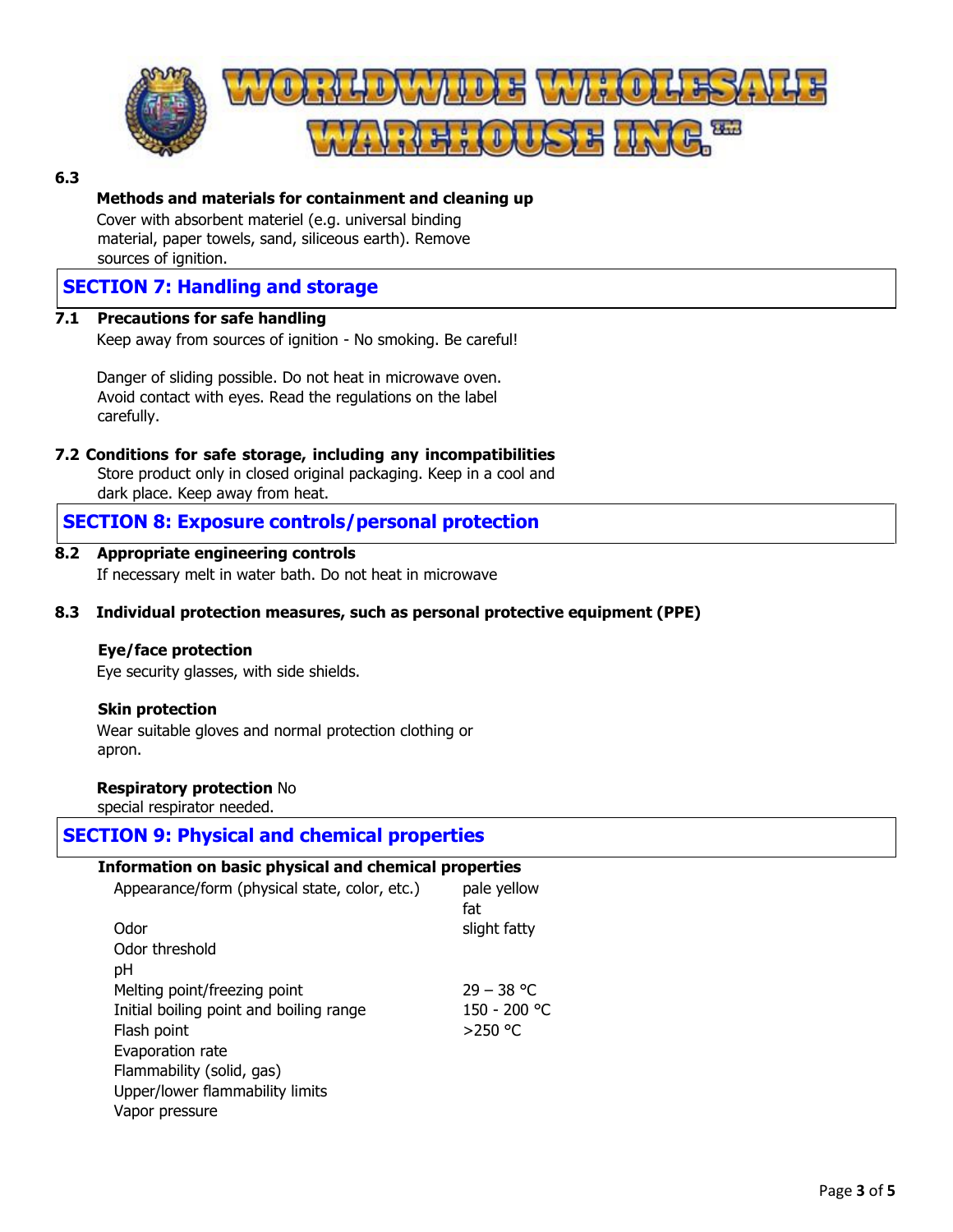|                           |                                        | 24.7         |
|---------------------------|----------------------------------------|--------------|
| Vapor                     |                                        | $< 0.001$ mm |
| density                   |                                        | Hg           |
| Relative                  |                                        |              |
| density                   |                                        |              |
| Solubility(ies)           |                                        | Insoluble    |
|                           | Partition coefficient: n-octanol/water |              |
| Auto-ignition temperature |                                        | >300 °C      |
| Decomposition temperature |                                        | $>150$ °C    |

#### Viscosity Explosive properties Oxidizing properties 40 – 50 mPa at 37 °C

### **SECTION 10: Stability and reactivity**

### **10.4 Conditions to avoid**

Influence of light and heat.

### **10.5 Incompatible materials**

Protect from humidity and strong oxidizing agents.

#### **10.6 Hazardous decomposition products**

Irritating gases: Carbon monoxide, Carbon dioxide.

### **SECTION 11: Toxicological information**

#### **Information on toxicological effects**

#### **Acute toxicity**

No acute toxicity, no skin irritation, no eye irritation, no sensitization.

### **SECTION 12: Ecological information**

**Toxicity**

Readily biodegradable.

### **SECTION 13: Disposal considerations**

#### **Disposal of the product**

Suitable incineration plant. Take notice of National special regulations.

### **SECTION 14: Transport information**

#### **DOT (US)**

Not considered as a dangerous material

### **IMDG**

Not considered as a dangerous material